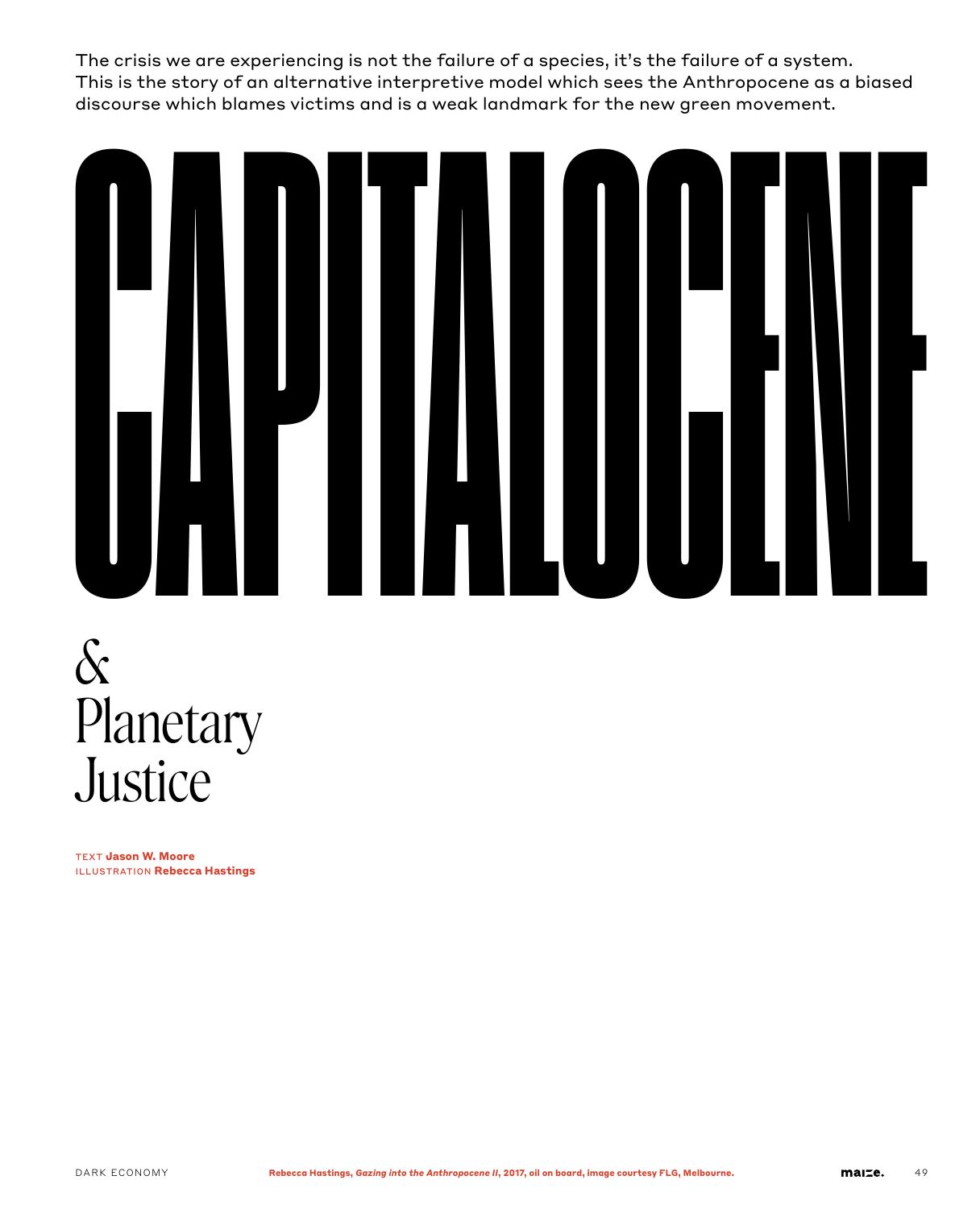## Who is responsible<br>for the climate crisis?

FOR EVERYONE WHO ISN'T a climate denialist, there's an easy answer to the question: humanity. Who, in their right mind, would challenge the idea that climate change is *anthropogenic* (made by humans)? Are we not living in the Anthropocene: the Age of Man as geological force?

Well, yes and no. It turns out that saying "Humans did it!" may obscure as much as it clarifies. A world of political difference lies between saying "Humans did it!" — and saying "*Some* humans did it!" Radical thinkers and climate justice activists have begun to question a starkly egalitarian distribution of historical responsibility for climate change in a system committed to a sharply unequal distribution of wealth and power. From this standpoint, the phrase *anthropogenic climate change* is a special brand of blaming the victims of exploitation, violence, and poverty. A more nearly accurate alternative? Ours is an era of *capitalogenic* climate crisis.

Capitalogenic: "made by capital." Like its sibling, *Capitalocene*, it can sound awkward when spoken. That doesn't have much to do with the word, however — it's because under bourgeois hegemony we are taught to view with suspicion any language that names the system. But naming the system, the form of oppression, and logic of exploitation is what emancipatory social movements always do. Justice movements unfold through new ideas and new languages. The power to name an injustice channels thought and strategy, something dramatically underscored by labor, anti-colonial, and feminist movements across the long twentieth century. In this respect, mainstream environmentalism since 1968 — the "environmentalism of the rich" (Peter Dauvergne) — has been a complete disaster. The "ecological footprint" directs our attention to individual, market-oriented consumption. The Anthropocene (and before that, Spaceship Earth) tells us that planetary crisis is more or less a natural consequence of human nature — as if today's climate crisis is a matter of

humans being humans, just as snakes will be snakes and zebras will be zebras. The truth is more nuanced, identifiable, and actionable: we are living in the Capitalocene, the Age of Capital. We know — historically and in the present crisis — who is responsible for the climate crisis. They have names and addresses, starting with the eight richest men in the world with more wealth than the bottom 3.6 *billion* humans.

What is the Capitalocene? Let me begin by saying what the Capitalocene is *not*. It is *not* a substitute for geology. And it is *not* an argument that says an economic system drives planetary crisis — although economics are crucial. It is a way of understanding capitalism as a connective geographical and patterned historical system. In this view, the Capitalocene is a geopoetics for making sense of capitalism as a world-ecology of power and re/production in the web of life.

We'll dig into the Capitalocene in just a moment. First, let's get clear on the Anthropocene, of which there are two. One is the *Geological* Anthropocene. This is the concern of geologists and earth system scientists. Their primary concern is golden spikes: key markers in the stratigraphic layer that identify geological eras. In the case of the Anthropocene, these spikes are generally recognized as plastics, chicken bones and nuclear waste. (Such is the contribution of capitalism to geological history!) Alternatively, and perceptively, the biogeographers Simon Lewis and Mark Maslin argue that 1610 marks the dawn of the Geological Anthropocene. Deemed the "Orbis Spike", the period between 1492 and 1610 witnessed not only the Columbian Invasion. The ensuing genocide in the Americas led to forest regrowth and a rapid CO<sub>2</sub> drawdown by 1550, contributing to some of the Little Ice Age's coldest decades (c. 1300-1850). The Geological Anthropocene is therefore a deliberate abstraction of historical relations in order to clarify the biogeographical relations of humans (as species) and the biosphere. That's entirely reasonable. The Capitalocene thesis is not an argument about geological history.

It's an argument about *geohistory* — something that includes biogeological changes as fundamental to human histories of power and production. Here, the Capitalocene confronts a second Anthropocene: the *Popular* Anthropocene. This second Anthropocene encompasses a much wider discussion in the humanities and social sciences. It's a conversation about the historical development, and contemporary realities, of planetary crisis. There's no neat and tidy separation, and many earth system scientists have been happy to shift from the Geological to the Popular Anthropocene, and then back again!

For the Popular Anthropocene, the problem is Man and Nature  $-$  a problem that contains more than a little gender bias, as Kate Raworth makes clear when she quips that we're living the *Man*thropocene. This Anthropocene presents a model of planetary crisis that is anything but new. It reincarnates a cosmology of Humanity and Nature that goes back in some ways to 1492 — and in others to Thomas Malthus in the eighteenth century. This is the narrative of Humanity doing terrible things to Nature. And driving those terrible things is, as ever, the spectre of overpopulation — an idea that has consistently justified the violent oppression of women and peoples of color.

You might notice that I've capitalized those words Humanity and Nature. That's because these are not mere words, but abstractions that have been taken as real by empires, modernizing states, and capitalists in order to cheapen human and extra-human natures of every kind. Historically, most human beings have been practically excluded from membership in Humanity. In the history of capitalism, there has been little room in the *Anthropos* for anyone not white, male, and bourgeois. From 1492, the super-rich and their imperial allies dispossessed peoples of color, Indigenous Peoples, and virtually all women of their Humanity, and assigned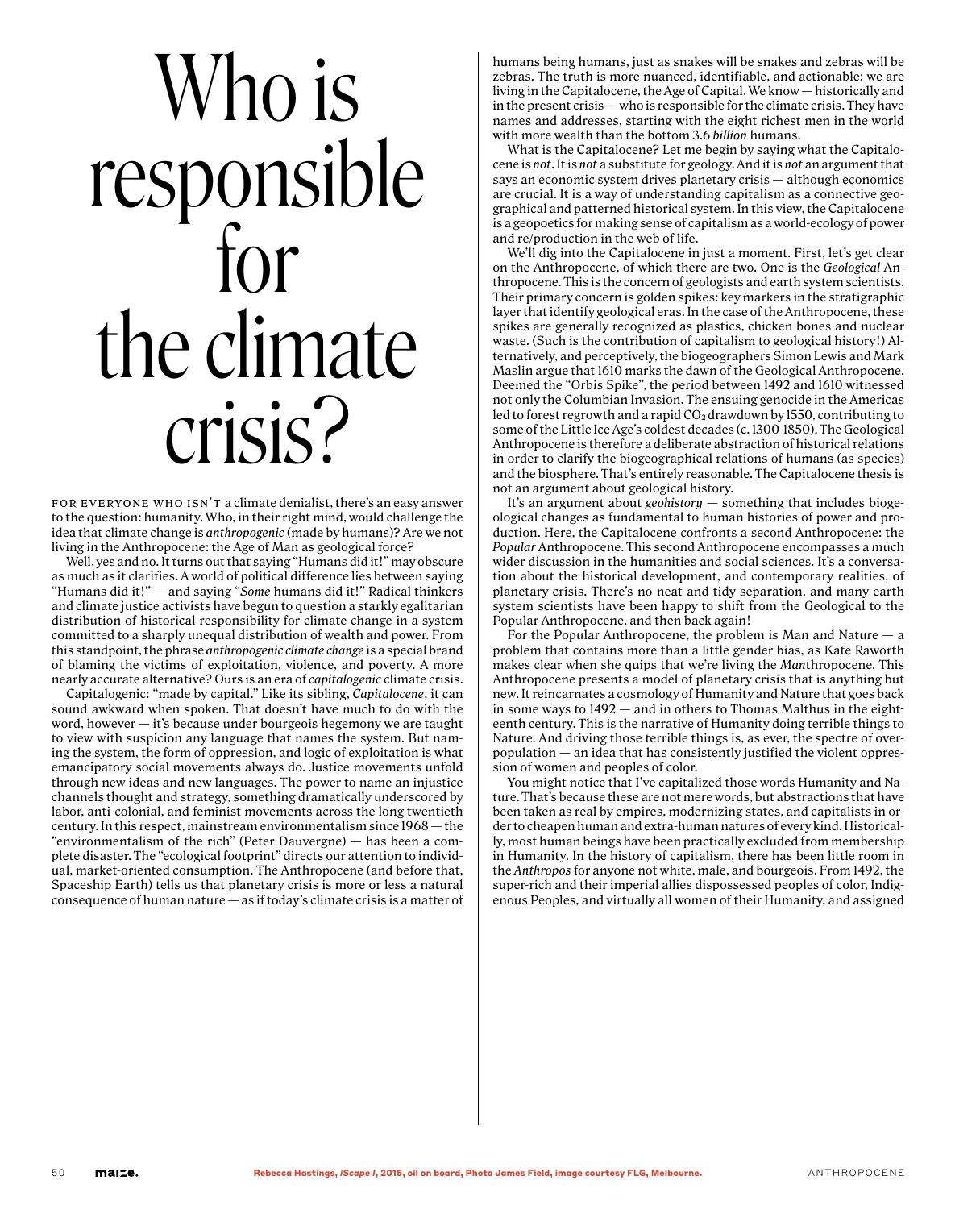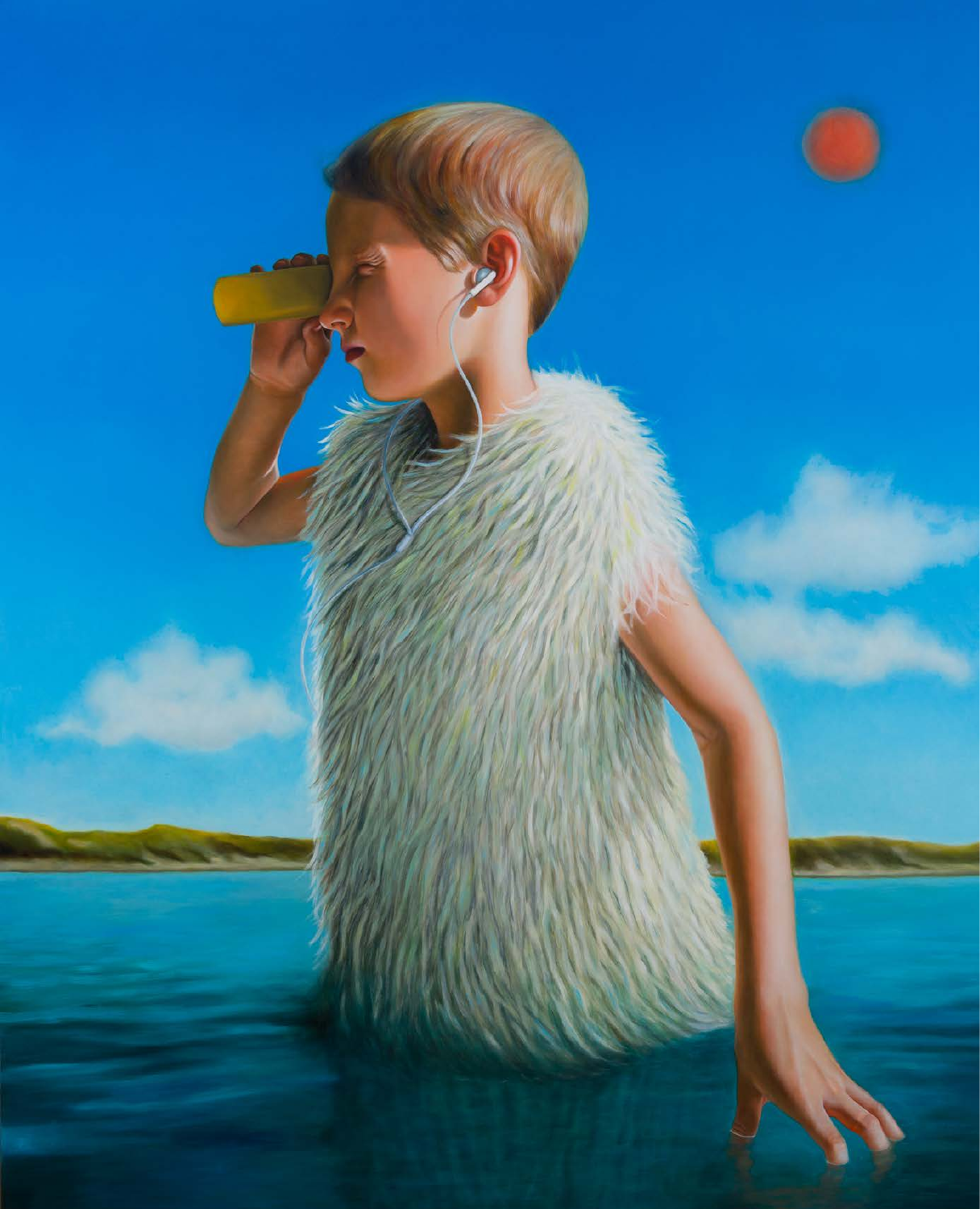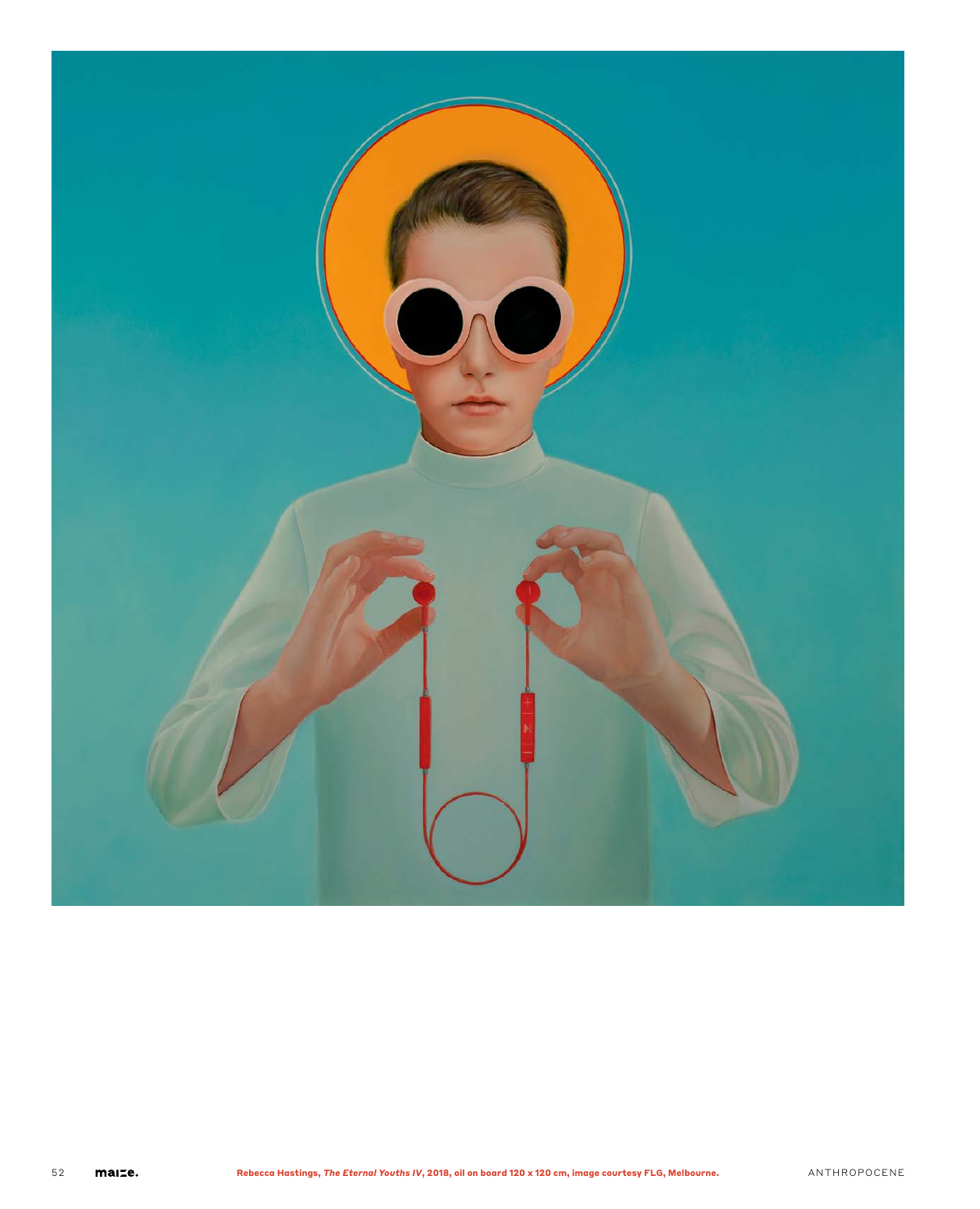to Nature — the better they could be transformed into profit-making opportunities. The upshot is that the cosmology of Man and Nature in the Popular Anthropocene is not only a faulty analytic, but implicated in practical histories of domination. When the Popular Anthropocene refuses name *capitalogenic* climate change, it fails to see that the problem is not *Man* and Nature, but *certain* men committed to the profitable domination and destruction of most humans and the rest of nature.

The Popular Anthropocene's insinuation that all humans did it, then, is clearly not the case. The American and western European share of  $CO<sub>2</sub>$ emissions between 1850 and 2012 is three times greater than China's. Even this doesn't go far enough. Such national accounting is akin to individualizing responsibility for the climate crisis. It doesn't consider the centrality of American and western European capital in global industrialization since 1945. Since the 1990s, for example, China's emissions have overwhelmingly served European and American export markets, and for decades were underwritten by massive foreign investment. There's a global system of power and capital that's always hungry for more Cheap Nature, which since the 1970s has meant sharply widening class inequality. Consider the United States, the world-historical leader in carbonizing the atmosphere. To allocate equal responsibility for global warming to all Americans is a grand erasure. The U.S. was, from the beginning, an apartheid-style republic based on genocide and dispossession and slavery. Certain Americans are responsible for US emissions: the owners of capital, plantations and slaves (or today's private prisons), factories and banks.

The Capitalocene argument therefore rejects anthropocentric flattening — "We have met the enemy and he is us" (as in Walt Kelly's iconic 1970 Earth Day poster) — along with economic reductionism. To be sure, capitalism is a system of endless capital accumulation. But the Capitalocene thesis says that to understand planetary crisis today, we need to look at capitalism as a world-ecology of power, production, and reproduction. In this perspective, the "social" moments of modern class rule, white supremacy, and patriarchy are intimately connected with environmental projects aimed at endless capital accumulation. Essentially, the great innovation of capitalism, from its origins after 1492, was to invent the practice of appropriating Nature. That Nature was not just an idea but a territorial and cultural reality that encaged and policed women, colonized peoples, and extra-human webs of life. Because webs of life resist the standardization, acceleration, and homogenization of capitalist profit-maximization, capitalism has never been narrowly economic; cultural domination and political force have made possible the capitalogenic devastation of human and extra-human natures at every turn.

Why 1492 and not 1850 or 1945? There's no question that the Anthropocene's famous "hockey stick" charts indicate major inflection points for carbonization and other movements at these points, especially the latter. These are representations of consequences, however, not the causes of planetary crisis. The Capitalocene thesis pursues analyses that link such consequences to the longer histories of class rule, racism and sexism, all of which form, in the modern sense, after 1492.

By the sixteenth century, we see a rupture in how scientists, capitalists, and imperial strategists understood planetary reality. In medieval Europe, humans and the rest of nature were understood in hierarchical terms, like the Great Chain of Being. But there was no strict separation between human relations and the rest of nature. Words such as nature, civilization, savagery and society only realized their modern meaning in the English language between 1550 and 1650. This was, not coincidentally, the era of England's capitalist agricultural revolution, the modern coal mining revolution, the invasion of Ireland (1541). This cultural shift didn't happen in isolation in the Anglosphere — there were cognate movements underway in other western European languages at around the same time too, as the Atlantic world underwent a capitalist shift. This radical break with the old ways of knowing reality, previously holistic (but still hierarchical) gave way to the dualism of Civilization and Savagery.

Wherever and whenever European ships disembarked soldiers, priests, and merchants, they immediately encountered "savages." In the Middle Ages, the word meant strong and fierce; now it signified the antonym of civilization. Savages inhabited something called wilderness, and it was the task of the civilized conquers to Christianize and to Improve. Wilderness in these years was often known as "waste" — and in the colonies, it justified *laying waste* so that such lands and its savage inhabitants might be put to work cheaply. The binary code of Civilization and Savagery constitutes a pivotal operating system for modernity, one premised on dispossessing human beings of their humanity. Such dispossession — which occurred not once but many times over — was the fate meted out to indigenous peoples, to the Irish, to virtually all women, to African slaves, to colonial peoples around the world. It's this capitalist geoculture that reproduces an extraordinary cheapening of life and work, essential to every great world economic boom but also violent, degrading, and self-exhausting.

The language of Society and Nature is therefore not just the language of the bourgeois-colonial revolution in its widest sense, but also a praxis of alienation, every bit as fundamental to capitalism hegemony as the alienation of modern labor relations. Society and Nature fetishize the essential alienated relations of violence and domination under capitalism. Marx's account of commodity fetishism, through which workers come to perceive the fruits of their labor as an alien power looming over them is obviously central. There's another form of alienation that goes along with this commodity fetishism. This is civilizational fetishism. That alienation isn't between "humans and nature." It's a project of *some* humans — white, bourgeois, male during the rise of capitalism — to cheapen *most*  humans and our fellow life-forms. If commodity fetishism is a fundamental antagonism of capital and the proletariat, *civilizational* fetishism is the world-historical antagonism between capital and the *biotariat* (Stephen Collis) — the forms of life, living and dead, that provide the unpaid work/ energy that makes capitalism possible. Civilizational fetishism teaches us to think the relation between capitalism and the web of life as a relation between objects, rather than an internalizing and externalizing relation of environment-making. Everything that Marx says about commodity fetishism was prefigured — both logically and historically — by a series of civilizational fetishes, with the line between Civilization and Savagery its geocultural pivot. The rise of capitalism did not invent wagework; it invented the modern proletariat within an ever more audacious project of putting natures of every kind to work for free or low cost: the biotariart. Like commodity fetishism, civilization fetishism was —- and remains —- not just an idea but a praxis and a rationality of world domination. Since 1492, this line — between Civilized and the Savage — has shaped modern life and power, production and reproduction. Reinvented in every era of capitalism, it is now being reasserted in a powerful way as resurgent authorian populists militarize and secure borders against the "infestations" of refugees driven by the late Capitalocene's trinity of endless war, racialized dispossession, and climate crises.

1492 marked not only a geocultural shift, but also a biogeographical transition unprecedented in human history. The Columbian Invasion began a geohistorical reunification of Pangea, the supercontinent that drifted apart 175 million years earlier. This modern Pangea would, in the eyes of Europe's bankers, kings, and nobles, serve as a virtually limitless